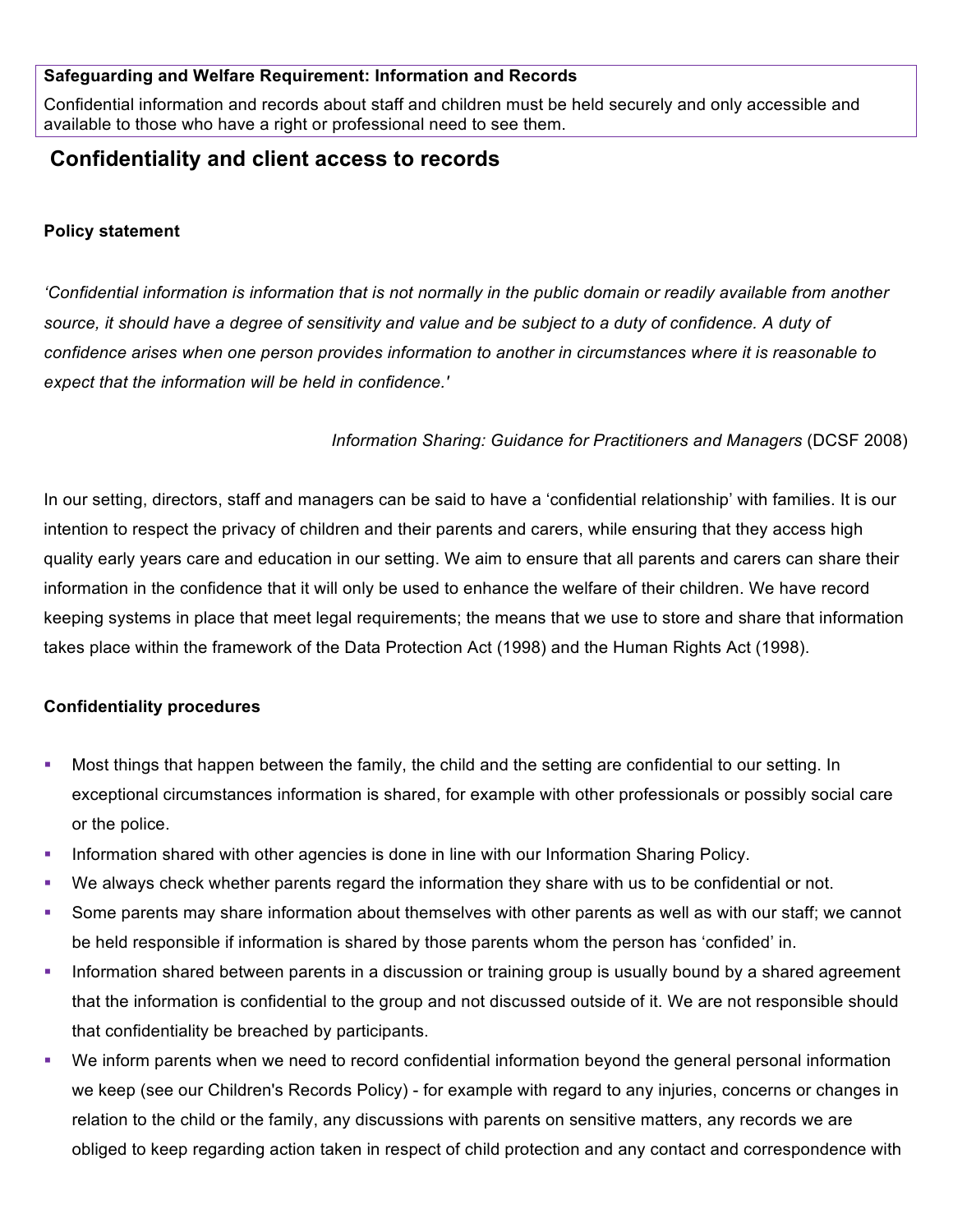- § We keep all records securely (see our Children's Records Policy).
- § Most information is kept in a manual file. However, our staff may use a computer to type reports, monitor progress or letters. Where this is the case, where the typed document is confidential, the document will only exist on the director's laptop under a secure password.
- § We may keep electronic records on children progress on secure electronic files designed specially for this use.
- Our staff discuss children's general progress and well being together in meetings, but more sensitive information is restricted to our directors, manager and the child's key person, and is shared with other staff on a need to know basis.
- § We do not discuss children with staff who are not involved in the child's care, nor with other parents or anyone else outside of the setting.
- Our discussions with other professionals take place within a professional framework and not on an informal or ad-hoc basis.
- Where third parties share information about an individual; our practitioners, manager and directors check if it is confidential, both in terms of the party sharing the information and of the person whom the information concerns.

## **Client access to records procedures**

Parents may request access to any confidential records we hold on their child and family following the procedure below:

- The parent is the 'subject' of the file in the case where a child is too young to give 'informed consent' and has a right to see information that our setting has compiled on them.
- Any request to see the child's personal file by a parent or person with parental responsibility must be made in writing to the director.
- § We acknowledge the request in writing, informing the parent that an arrangement will be made for him/her to see the file contents, subject to third party consent.
- Our written acknowledgement allows 40 working days for the file to be made ready.
- Our director informs their line manager and legal advice may be sought before sharing a file.
- Our director goes through the file with their line manager and ensures that all documents have been filed correctly, that entries are in date order and that there are no missing pages. They note any information, entry or correspondence or other document which mentions a third party.
- § We write to each of those individuals explaining that the subject has requested sight of the file, which contains a reference to them, stating what this is.
- They are asked to reply in writing to our director giving or refusing consent for disclosure of that material.
- § We keep copies of these letters and their replies on the child's file.
- § 'Third parties' include each family member noted on the file; so where there are separate entries pertaining to each parent, step parent, grandparent etc, we write to each of them to request third party consent.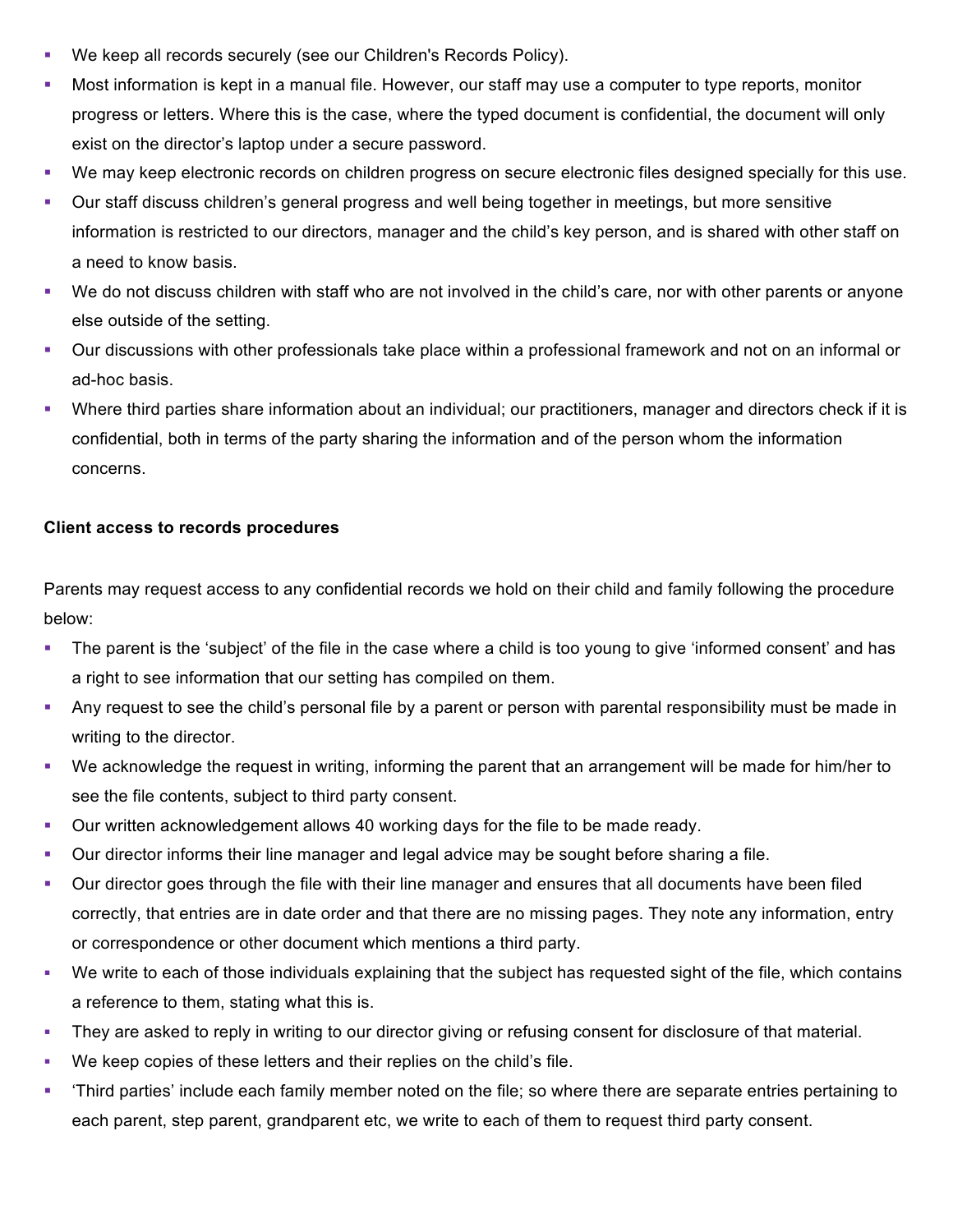- Third parties also include workers from any other agency, including children's social care and the health authority for example. Agencies will normally refuse consent to share information, preferring instead for the parent to be redirected to those agencies for a request to see their file held by that agency.
- § Members of our staff should also be written to, but we reserve the right under the legislation to override a refusal for consent or to just delete the name of the staff member and not the information. We may grant refusal if the member of staff has provided information that could be considered 'sensitive' and the staff member may be in danger if that information is disclosed; or if that information is the basis of a police investigation. However, if the information is not sensitive, then it is not in our interest to withhold that information from a parent. In each case this should be discussed with members of staff and decisions recorded.
- When we have received all the consents/refusals our manager takes a photocopy of the complete file. On the copy of the file, our director removes any information that a third party has refused consent for us to disclose and blank out any references to the third party, and any information they have added to the file, using a thick marker pen.
- The copy file is then checked by the director and legal advisors to verify that the file has been prepared appropriately.
- What remains is the information recorded by the setting, detailing the work initiated and followed by them in relation to confidential matters. This is called the 'clean copy'.
- § We photocopy the 'clean copy' again and collate it for the parent to see.
- Our director informs the parent that the file is now ready and invites him/ her to make an appointment to view it.
- Our director and their line manager meet with the parent to go through the file, explaining the process as well as what the content of the file records about the child and the work that has been done. Only the person(s) with parental responsibility can attend that meeting, or the parent's legal representative or interpreter.
- The parent may take a copy of the prepared file away; but, to ensure it is properly explained to and understood by the parent, we never hand it over without discussion.
- It is an offence to remove material that is controversial or to rewrite records to make them more acceptable. Our recording procedures and guidelines ensure that the material reflects an accurate and non-judgemental account of the work we have done with the family.
- § If a parent feels aggrieved about any entry in the file, or the resulting outcome, then we refer the parent to our complaints procedure.
- The law requires that the information we hold must be accurate. If a parent says that the information we hold is inaccurate, then the parent has a right to request for it to be changed. However, this only pertains to factual inaccuracies. Where the disputed entry is a matter of opinion, professional judgement, or represents a different view of the matter than that held by the parent, we retain the right not to change that entry, but we can record the parent's view of the matter. In most cases, we would have given a parent the opportunity at the time to state their side of the matter, and it would have been recorded there and then.